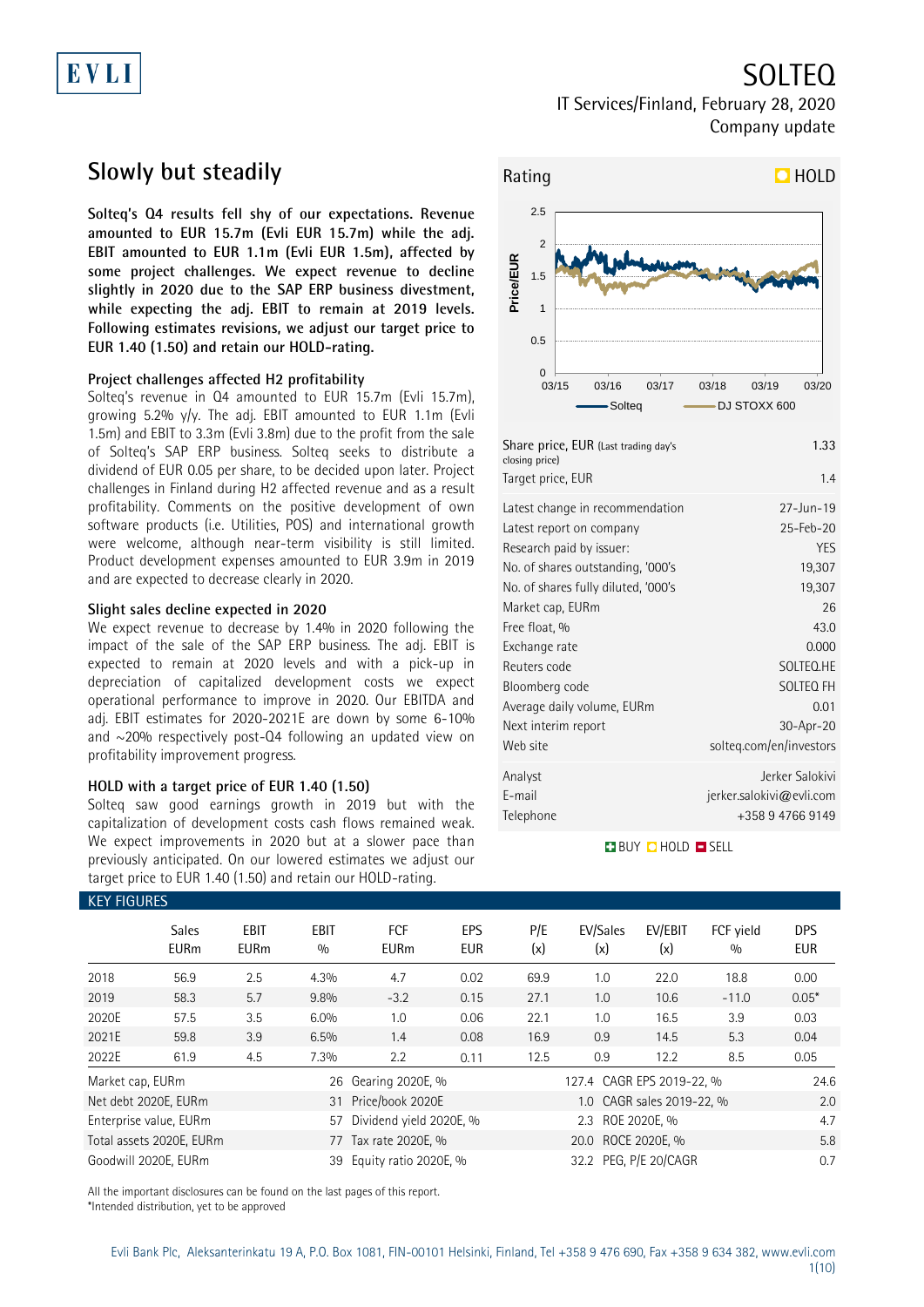# EVLI EQUITY RESEARCH SOLTEQ

IT Services/Finland, February 28, 2020 Company update

| <b>Solteg</b>          | 2018     | Q1/19  | Q2/19  | Q3/19   | Q4/19  | 2019    | Q1/'20E | Q2/'20E | Q3/'20E | Q4/'20E | 2020E   | 2021E   | 2022E   |
|------------------------|----------|--------|--------|---------|--------|---------|---------|---------|---------|---------|---------|---------|---------|
| Net sales              | 56.9     | 14.9   | 14.7   | 13.0    | 15.7   | 58.3    | 14.4    | 14.3    | 13.0    | 15.9    | 57.5    | 59.8    | 61.9    |
| sales growth %         | $12.1\%$ | 0.2%   | 3.0%   | 1.2%    | 5.2%   | 2.5%    | $-3.7%$ | $-2.6%$ | $-0.2%$ | 1.1%    | $-1.4%$ | $4.0\%$ | 3.5%    |
|                        |          |        |        |         |        |         |         |         |         |         |         |         |         |
| Other income           | 0.5      | 0.0    | 0.0    | 0.0     | 2.6    | 2.6     | 0.0     | 0.0     | 0.0     | 0.0     | 0.0     | 0.0     | 0.0     |
| Materials and services | $-6.1$   | $-0.9$ | $-1.4$ | $-1.4$  | $-1.7$ | $-5.4$  | $-1.1$  | $-1.2$  | $-1.2$  | $-1.5$  | $-5.1$  | $-5.2$  | $-5.3$  |
| Personnel expenses     | $-35.6$  | $-9.3$ | $-9.4$ | $-8.1$  | $-9.9$ | $-36.8$ | $-9.2$  | $-9.2$  | $-7.9$  | $-9.6$  | $-35.9$ | $-37.1$ | $-38.0$ |
| Other expenses         | $-10.9$  | $-2.2$ | $-2.3$ | $-2.2$  | $-2.3$ | $-9.0$  | $-2.2$  | $-2.1$  | $-2.1$  | $-2.2$  | $-8.6$  | $-8.8$  | $-9.1$  |
| EBITDA                 | 4.8      | 2.5    | 1.5    | 1.3     | 4.4    | 9.7     | 1.9     | 1.8     | 1.8     | 2.5     | 7.9     | 8.7     | 9.5     |
| <b>D&amp;A</b>         | $-2.3$   | $-0.9$ | $-1.0$ | $-1.0$  | $-1.1$ | $-4.0$  | $-1.1$  | $-1.1$  | $-1.1$  | $-1.2$  | $-4.5$  | $-4.8$  | $-5.0$  |
| EBIT                   | 2.5      | 1.5    | 0.6    | 0.3     | 3.3    | 5.7     | 0.8     | 0.7     | 0.6     | 1.4     | 3.5     | 3.9     | 4.5     |
| <b>EBIT</b> margin     | $4.3\%$  | 10.2%  | 3.9%   | $2.2\%$ | 21.1%  | $9.8\%$ | 5.5%    | 4.6%    | 4.9%    | 8.8%    | 6.0%    | 6.5%    | 7.3%    |
| Adjustment items       | 0.7      | 0.0    | 0.1    | 0.0     | $-2.2$ | $-2.2$  | 0.0     | 0.0     | 0.0     | 0.0     | 0.0     | 0.0     | 0.0     |
| <b>Adjusted EBIT</b>   | 3.1      | 1.5    | 0.6    | 0.3     | 1.1    | 3.5     | 0.8     | 0.7     | 0.6     | 1.4     | 3.5     | 3.9     | 4.5     |
| Adj. EBIT margin       | 5.5%     | 10.3%  | 4.3%   | 2.2%    | 6.9%   | $6.1\%$ | 5.5%    | 4.6%    | 4.9%    | 8.8%    | $6.0\%$ | 6.5%    | 7.3%    |

|                                   | <b>MCAP</b> |        | EV/EBITDA |        |        | EV/EBIT |       |       | P/E   |       |
|-----------------------------------|-------------|--------|-----------|--------|--------|---------|-------|-------|-------|-------|
| <b>SOLTEQ PEER GROUP</b>          | <b>MEUR</b> | 19E    | 20E       | 21E    | 19E    | 20E     | 21E   | 19E   | 20E   | 21E   |
| lTietoEVRY                        | 3030        | 8.8x   | 6.6x      | 6.1x   | 12.1x  | 8.5x    | 8.0x  | 14.6x | 11.7x | 10.7x |
| Atea                              | 1120        | 11.9x  | 8.0x      | 7.1x   | 21.6x  | 13.9x   | 11.5x | 21.5x | 17.4x | 14.1x |
| Knowit                            | 316         | 10.6x  | 7.8x      | 7.2x   | 13.2x  | 9.5x    | 8.7x  | 14.1x | 12.7x | 11.6x |
| <b>HiQ International</b>          | 245         | 10.9x  | 9.4x      | 8.9x   | 13.6x  | 11.3x   | 10.6x | 15.3x | 14.7x | 13.8x |
| <b>Bouvet</b>                     | 394         | 12.5x  | 11.2x     | 10.3x  | 17.7x  | 14.7x   | 13.3x | 22.0x | 19.3x | 17.4x |
| Enea                              | 303         | 11.3x  | 10.1x     | 9.3x   | 15.6x  | 13.7x   | 12.9x | 17.8x | 15.6x | 15.2x |
| Gofore                            | 102         |        |           |        |        |         |       | 18.5x | 15.4x | 13.3x |
| Digia                             | 117         | 8.1x   | 7.9x      | 7.5x   | 12.7x  | 11.6x   | 10.5x | 16.3x | 12.9x | 11.7x |
| <b>Siili Solutions</b>            | 63          | 8.3x   | 6.7x      |        | 12.4x  | 10.2x   |       | 15.9x | 12.8x |       |
| <b>Vincit</b>                     | 51          | 13.4x  | 9.2x      | 7.7x   | 16.5x  | 11.1x   | 8.9x  | 19.8x | 15.8x | 12.4x |
| llnnofactor                       | 30          | 8.7x   | 7.7x      | 7.4x   | 34.2x  | 24.8x   | 13.8x | 79.0x | 39.5x | 13.2x |
| Peer Group Average                | 525         | 10.5x  | 8.5x      | 7.9x   | 17.0x  | 12.9x   | 10.9x | 23.2x | 17.1x | 13.3x |
| Peer Group Median                 | 245         | 10.7x  | 7.9x      | 7.5x   | 14.6x  | 11.4x   | 10.6x | 17.8x | 15.4x | 13.2x |
| Solteg (Evli est.)                | 26          | 6.2x   | 7.2x      | 6.5x   | 10.6x  | 16.5x   | 14.5x | 27.1x | 22.1x | 16.9x |
| Solteg prem./disc. to peer median |             | $-42%$ | $-9%$     | $-13%$ | $-28%$ | 44%     | 37%   | 52%   | 44%   | 28%   |

Solteq prem./disc. to peer media<br>Source FactSet, Evli Research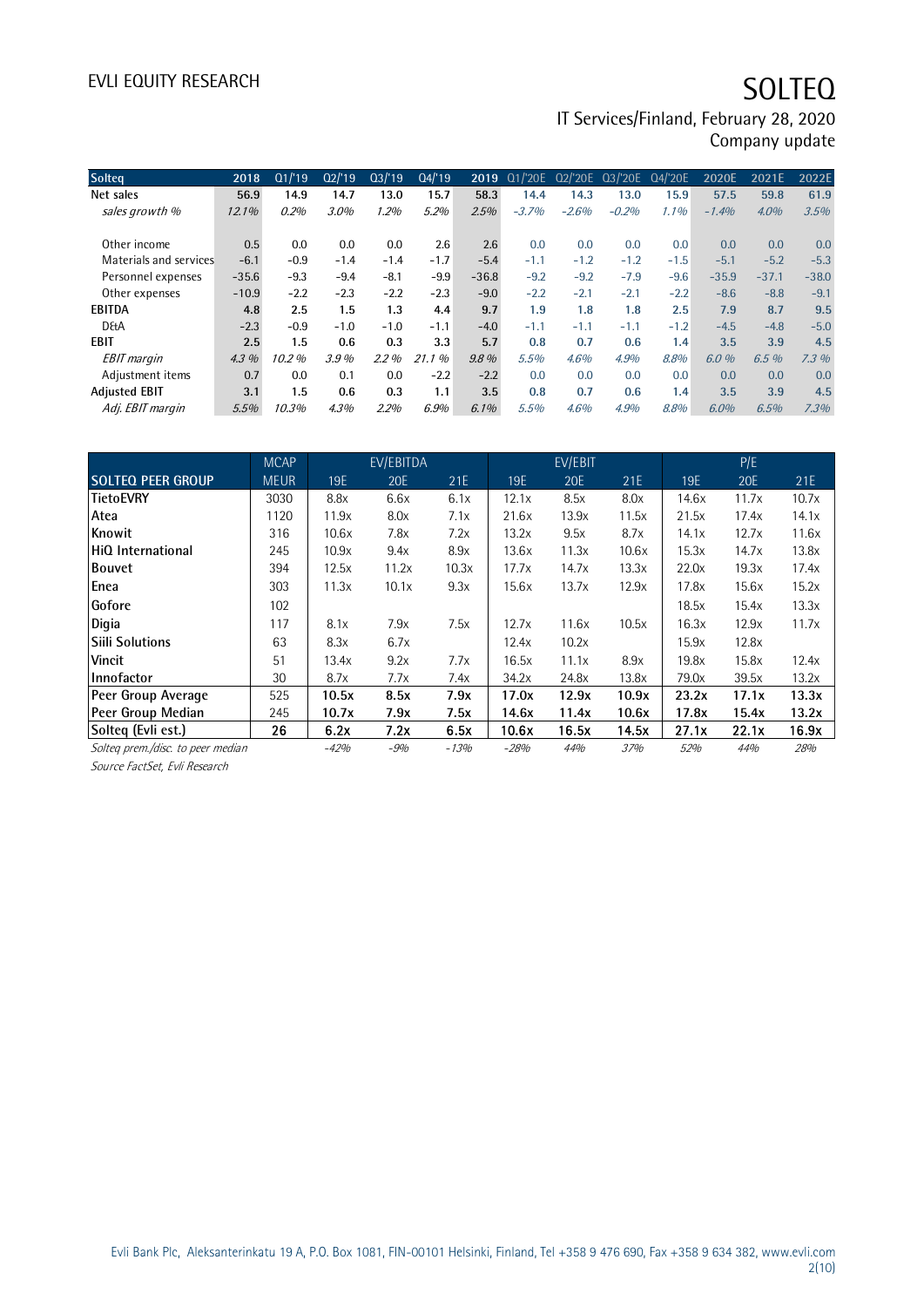| <b>INTERIM FIGURES</b>               |        |          |         |        |        |         |         |         |         |        |        |        |
|--------------------------------------|--------|----------|---------|--------|--------|---------|---------|---------|---------|--------|--------|--------|
| EVLI ESTIMATES, EURm                 | 201901 | 201902   | 201903  | 201904 | 2019   | 2020Q1E | 2020Q2E | 2020Q3E | 2020Q4E | 2020E  | 2021E  | 2022E  |
| Net sales                            | 14.9   | 14.7     | 13.0    | 15.7   | 58.3   | 14.4    | 14.3    | 13.0    | 15.9    | 57.5   | 59.8   | 61.9   |
| EBITDA                               | 2.5    | 1.6      | 1.3     | 4.4    | 9.7    | 1.9     | 1.8     | 1.8     | 2.5     | 7.9    | 8.7    | 9.5    |
| EBITDA margin (%)                    | 16.4   | 10.7     | 10.0    | 27.9   | 16.7   | 13.0    | 12.3    | 13.5    | 16.1    | 13.8   | 14.5   | 15.4   |
| EBIT                                 | 1.5    | 0.6      | 0.3     | 3.3    | 5.7    | 0.8     | 0.7     | 0.6     | 1.4     | 3.5    | 3.9    | 4.5    |
| EBIT margin (%)                      | 10.2   | 3.9      | 2.2     | 21.2   | 9.8    | 5.5     | 4.6     | 4.9     | 8.8     | 6.0    | 6.5    | 7.3    |
| Net financial items                  | $-0.5$ | $-0.5$   | $-0.5$  | $-0.6$ | $-2.0$ | $-0.5$  | $-0.5$  | $-0.5$  | $-0.5$  | $-2.0$ | $-2.0$ | $-1.9$ |
| Pre-tax profit                       | 1.1    | 0.1      | $-0.2$  | 2.8    | 3.7    | 0.3     | 0.1     | 0.1     | 0.9     | 1.5    | 1.9    | 2.6    |
| Tax                                  | $-0.3$ | 0.1      | 0.0     | $-0.7$ | $-0.9$ | $-0.1$  | 0.0     | 0.0     | $-0.2$  | $-0.3$ | $-0.4$ | $-0.5$ |
| Tax rate (%)                         | 23.7   | $-106.3$ | 16.1    | 26.2   | 23.8   | 20.0    | 20.0    | 20.0    | 20.0    | 20.0   | 20.0   | 20.0   |
| Net profit                           | 0.8    | 0.1      | $-0.2$  | 2.0    | 2.8    | 0.2     | 0.1     | 0.1     | 0.7     | 1.2    | 1.5    | 2.1    |
| EPS                                  | 0.04   | 0.01     | $-0.01$ | 0.11   | 0.15   | 0.01    | 0.01    | 0.01    | 0.04    | 0.06   | 0.08   | 0.11   |
| EPS adjusted (diluted no. of shares) | 0.04   | 0.01     | $-0.01$ | 0.02   | 0.06   | 0.01    | 0.01    | 0.01    | 0.04    | 0.06   | 0.08   | 0.11   |
| Dividend per share                   | 0.00   | 0.00     | 0.00    | 0.00   | 0.05   | 0.00    | 0.00    | 0.00    | 0.00    | 0.03   | 0.04   | 0.05   |
| SALES, EURm                          |        |          |         |        |        |         |         |         |         |        |        |        |
| Solteq                               | 14.9   | 14.7     | 13.0    | 15.7   | 58.3   | 14.4    | 14.3    | 13.0    | 15.9    | 57.5   | 59.8   | 61.9   |
| Total                                | 14.9   | 14.7     | 13.0    | 15.7   | 58.3   | 14.4    | 14.3    | 13.0    | 15.9    | 57.5   | 59.8   | 61.9   |
| SALES GROWTH, Y/Y %                  |        |          |         |        |        |         |         |         |         |        |        |        |
| Solteg                               | 0.4    | 3.0      | 1.2     | 5.2    | 2.5    | $-3.7$  | $-2.6$  | $-0.2$  | 1.0     | $-1.4$ | 4.0    | 3.5    |
| Total                                | 0.4    | 3.0      | 1.2     | 5.2    | 2.5    | $-3.7$  | $-2.6$  | $-0.2$  | 1.0     | $-1.4$ | 4.0    | 3.5    |
| EBIT, EURm                           |        |          |         |        |        |         |         |         |         |        |        |        |
| Solteq                               | 1.5    | 0.6      | 0.3     | 3.3    | 5.7    | 0.8     | 0.7     | 0.6     | 1.4     | 3.5    | 3.9    | 4.5    |
| Total                                | 1.5    | 0.6      | 0.3     | 3.3    | 5.7    | 0.8     | 0.7     | 0.6     | 1.4     | 3.5    | 3.9    | 4.5    |
| EBIT margin, %                       |        |          |         |        |        |         |         |         |         |        |        |        |
| Solteg                               | 10.2   | 3.9      | 2.2     | 21.2   | 9.8    | 5.5     | 4.6     | 4.9     | 8.8     | 6.0    | 6.5    | 7.3    |
| Total                                | 10.2   | 3.9      | 2.2     | 21.2   | 9.8    | 5.5     | 4.6     | 4.9     | 8.8     | 6.0    | 6.5    | 7.3    |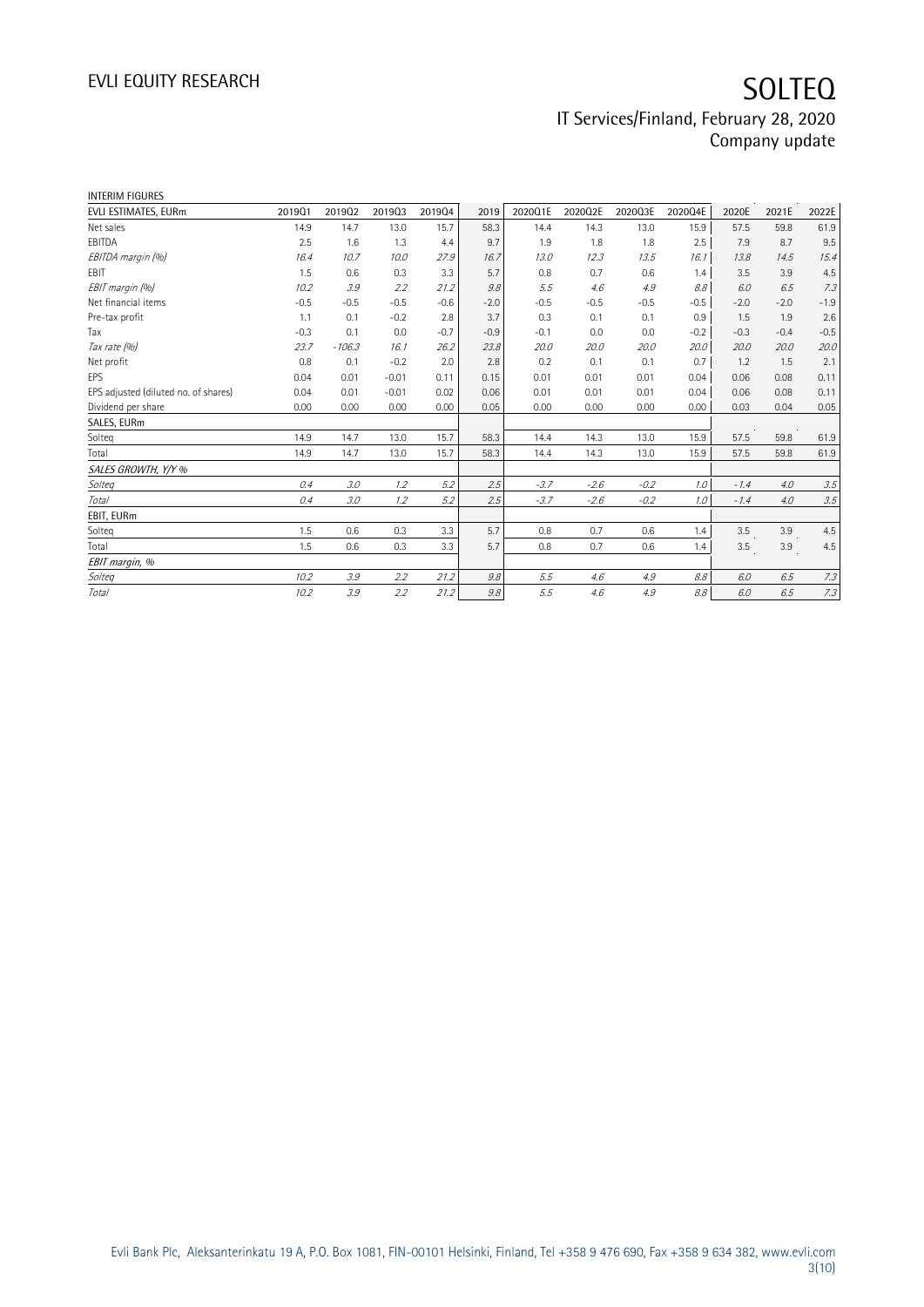| <b>INCOME STATEMENT, EURm</b>            | 2015                | 2016                | 2017           | 2018                | 2019                                   | 2020E               | 2021E           | 2022E                   |
|------------------------------------------|---------------------|---------------------|----------------|---------------------|----------------------------------------|---------------------|-----------------|-------------------------|
| Sales                                    | 54.2                | 63.0                | 50.7           | 56.9                | 58.3                                   | 57.5                | 59.8            | 61.9                    |
| Sales growth (%)                         | 32.6                | 16.3                | $-19.6$        | 12.1                | 2.5                                    | $-1.4$              | 4.0             | 3.5                     |
| EBITDA                                   | 3.1                 | 8.4                 | 2.4            | 4.8                 | 9.7                                    | 7.9                 | 8.7             | 9.5                     |
| EBITDA margin (%)                        | 5.7                 | 13.3                | 4.7            | 8.4                 | 16.7                                   | 13.8                | 14.5            | 15.4                    |
| Depreciation                             | $-1.8$              | $-1.9$              | $-2.1$         | $-2.3$              | $-4.0$                                 | $-4.5$              | $-4.8$          | $-5.0$                  |
| EBITA                                    | 1.3                 | 6.5                 | 0.3            | 2.5                 | 5.7                                    | 3.5                 | 3.9             | 4.5                     |
| Goodwill amortization / writedown        | 0.0                 | $-0.1$              | 0.0            | 0.0                 | 0.0                                    | 0.0                 | 0.0             | 0.0                     |
| EBIT                                     | 1.3                 | 6.4                 | 0.3            | 2.5                 | 5.7                                    | 3.5                 | 3.9             | 4.5                     |
| EBIT margin (%)                          | 2.4                 | 10.2                | 0.6            | 4.3                 | 9.8                                    | 6.0                 | 6.5             | 7.3                     |
| Reported EBIT                            | 1.3                 | 6.4                 | 0.3            | 2.5                 | 5.7                                    | 3.5                 | 3.9             | 4.5                     |
|                                          |                     |                     |                |                     |                                        |                     |                 |                         |
| EBIT margin (reported) (%)               | 2.4                 | 10.2                | 0.6            | 4.3                 | $\mathcal{G}\hspace{-1pt}.\mathcal{S}$ | 6.0                 | 6.5             | 7.3                     |
| Net financials                           | $-1.0$              | $-1.7$              | $-1.8$         | $-1.8$              | $-2.0$                                 | $-2.0$              | $-2.0$          | $-1.9$                  |
| Pre-tax profit                           | 0.3                 | 4.7                 | $-1.5$         | 0.6                 | 3.7                                    | 1.5                 | 1.9             | 2.6                     |
| Taxes                                    | $-0.2$              | $-0.1$              | $-0.1$         | $-0.3$              | $-0.9$                                 | $-0.3$              | $-0.4$          | $-0.5$                  |
| Minority shares                          | 0.0                 | 0.0                 | 0.0            | 0.0                 | 0.0                                    | 0.0                 | 0.0             | 0.0                     |
| Net profit                               | 0.1                 | 4.6                 | $-1.5$         | 0.4                 | 2.8                                    | 1.2                 | 1.5             | 2.1                     |
| Cash NRIs                                | 0.0                 | 0.0                 | 0.0            | 0.0                 | 0.0                                    | 0.0                 | 0.0             | 0.0                     |
| Non-cash NRIs                            | 0.0                 | 0.0                 | 0.0            | 0.0                 | 0.0                                    | 0.0                 | 0.0             | 0.0                     |
| <b>BALANCE SHEET, EURm</b>               |                     |                     |                |                     |                                        |                     |                 |                         |
| Assets                                   |                     |                     |                |                     |                                        |                     |                 |                         |
| Fixed assets                             | 8                   | $\overline{7}$      | 8              | 10                  | 11                                     | 12                  | 12              | 11                      |
| Goodwill                                 | 35                  | 34                  | 37             | 40                  | 39                                     | 39                  | 39              | 39                      |
| Right of use assets                      | $\mathbf 0$         | $\mathsf{O}\xspace$ | $\mathbb O$    | $\,6$               | $\overline{7}$                         | 7                   | $\overline{7}$  | 8                       |
| Inventory                                | $\mathsf 0$         | $\mathbf 0$         | $\mathbf 0$    | $\mathbf 0$         | $\mathbf 0$                            | $\mathsf{O}\xspace$ | $\mathbf 0$     | $\mathbf 0$             |
| Receivables                              | 18                  | 12                  | 15             | 12                  | 16                                     | 15                  | 16              | 17                      |
| Liquid funds                             | 3                   | 8                   | $\overline{2}$ | 5                   | $\overline{4}$                         | $\overline{4}$      | $\overline{4}$  | $\overline{4}$          |
| Total assets                             | 64                  | 61                  | 61             | 74                  | 77                                     | 77                  | 78              | 78                      |
| Liabilities                              |                     |                     |                |                     |                                        |                     |                 |                         |
| Shareholder's equity                     | 15                  | 20                  | 20             | 22                  | 25                                     | 25                  | 26              | 27                      |
| Minority interest                        | $\mathbf 0$         | $\mathbf 0$         | $\mathbf 0$    | $\mathbf 0$         | $\mathbf 0$                            | $\mathsf{O}\xspace$ | $\mathbf 0$     | $\mathbf 0$             |
| Convertibles                             | $\mathsf{O}\xspace$ | $\mathbf 0$         | $\mathbf 0$    | $\mathsf{O}\xspace$ | $\mathbf 0$                            | $\mathsf{O}\xspace$ | $\mathbf 0$     | $\mathsf{O}\xspace$     |
| Lease liabilities                        | $\mathbf 0$         | $\mathbf 0$         | $\mathbf 0$    | 6                   | 8                                      | $\overline{7}$      | $\overline{7}$  | 8                       |
| Deferred taxes                           | $\mathbf{1}$        | $\mathbf{1}$        | $\mathbf{1}$   | $\mathbf{1}$        | $\mathbf{1}$                           | $\mathbf{1}$        | $\mathbf{1}$    | $\mathbf{1}$            |
| Interest bearing debt                    | 28                  | 26                  | 26             | 28                  | 28                                     | 28                  | 27              | 25                      |
| Non-interest bearing current liabilities | 18                  | 14                  | 14             | 17                  | 17                                     | 16                  | 17              | 18                      |
| Other interest-free debt                 | $\mathbf 0$         | $\mathbf 0$         | $\mathbf 0$    | $\mathbf 0$         | $\mathbf 0$                            | $\mathsf{O}\xspace$ | $\mathbf 0$     | $\mathbf 0$             |
| Total liabilities                        | 64                  | 61                  | 61             | 74                  | 77                                     | 77                  | 78              | 78                      |
| CASH FLOW, EURm                          |                     |                     |                |                     |                                        |                     |                 |                         |
| + EBITDA                                 | $\mathbf{3}$        | 8                   | $\overline{2}$ | $\overline{5}$      | 10                                     | 8                   | $\,9$           | 10                      |
| - Net financial items                    | $-1$                | $-2$                | $-2$           | $-2$                | $-2$                                   | $-2$                | $-2$            | $-2$                    |
| - Taxes                                  | $\mathbf 0$         | $\mathbf 0$         | $\mathbf 0$    | $\mathbf 0$         | $-1$                                   | $\mathsf{O}\xspace$ | $\mathbf 0$     | $-1$                    |
| - Increase in Net Working Capital        | -3                  | 3                   | $-1$           | $6\phantom{a}$      | $-1$                                   | $\mathsf{O}\xspace$ | $\mathbb O$     | $\mathbf 0$             |
| +/- Other                                | $\mathbf 0$         | $-5$                | $-2$           | $\mathbf 0$         | $-2$                                   | $\mathsf{O}\xspace$ | $\mathbf 0$     | $\mathsf{O}\xspace$     |
| = Cash flow from operations              | $-1$                | $\overline{4}$      | $-2$           | 8                   | $\overline{4}$                         | 6                   | $6\phantom{1}6$ | $\overline{7}$          |
| - Capex                                  | $-28$               | $-1$                | $-1$           | $-3$                | $-7$                                   | $-5$                | -5              | $-5$                    |
| - Acquisitions                           | $\mathbf 0$         | $\mathbf 0$         | $\mathbf 0$    | $\mathbf 0$         | $\mathbf 0$                            | $\mathbf{0}$        | $\mathbf 0$     | $\mathbf 0$             |
| + Divestments                            | $\overline{0}$      | $\mathbf 0$         | $\mathbf 0$    | $\mathbf 0$         | $\mathbf 0$                            | $\mathsf{O}\xspace$ | $\mathbf 0$     | $\mathsf{O}\xspace$     |
| = Free cash flow                         | $-29$               | 3                   | -3             | 5                   | $-3$                                   | $\mathbf{1}$        | $\overline{1}$  | $\overline{\mathbf{c}}$ |
| +/- New issues/buybacks                  | $\overline{4}$      | $\mathbf 0$         | $\mathbf{3}$   | 1                   | $\mathbf 0$                            | $\mathsf{O}\xspace$ | $\mathbf 0$     | $\mathbf 0$             |
| - Paid dividend                          | $\mathbf 0$         | $\mathbf 0$         | $-1$           | $\mathbf{0}$        | $\mathbf 0$                            | $-1$                | $-1$            | $-1$                    |
| $+/-$ Other                              | 25                  | $\overline{3}$      | $-5$           | $-2$                | $\overline{2}$                         | $\mathsf{O}\xspace$ | $-1$            | $-1$                    |
|                                          | $\overline{0}$      | 6                   | $-7$           | $\overline{4}$      | $-2$                                   | $\mathbf 0$         | $\mathbf 0$     | $\mathsf{O}\xspace$     |
| Change in cash                           |                     |                     |                |                     |                                        |                     |                 |                         |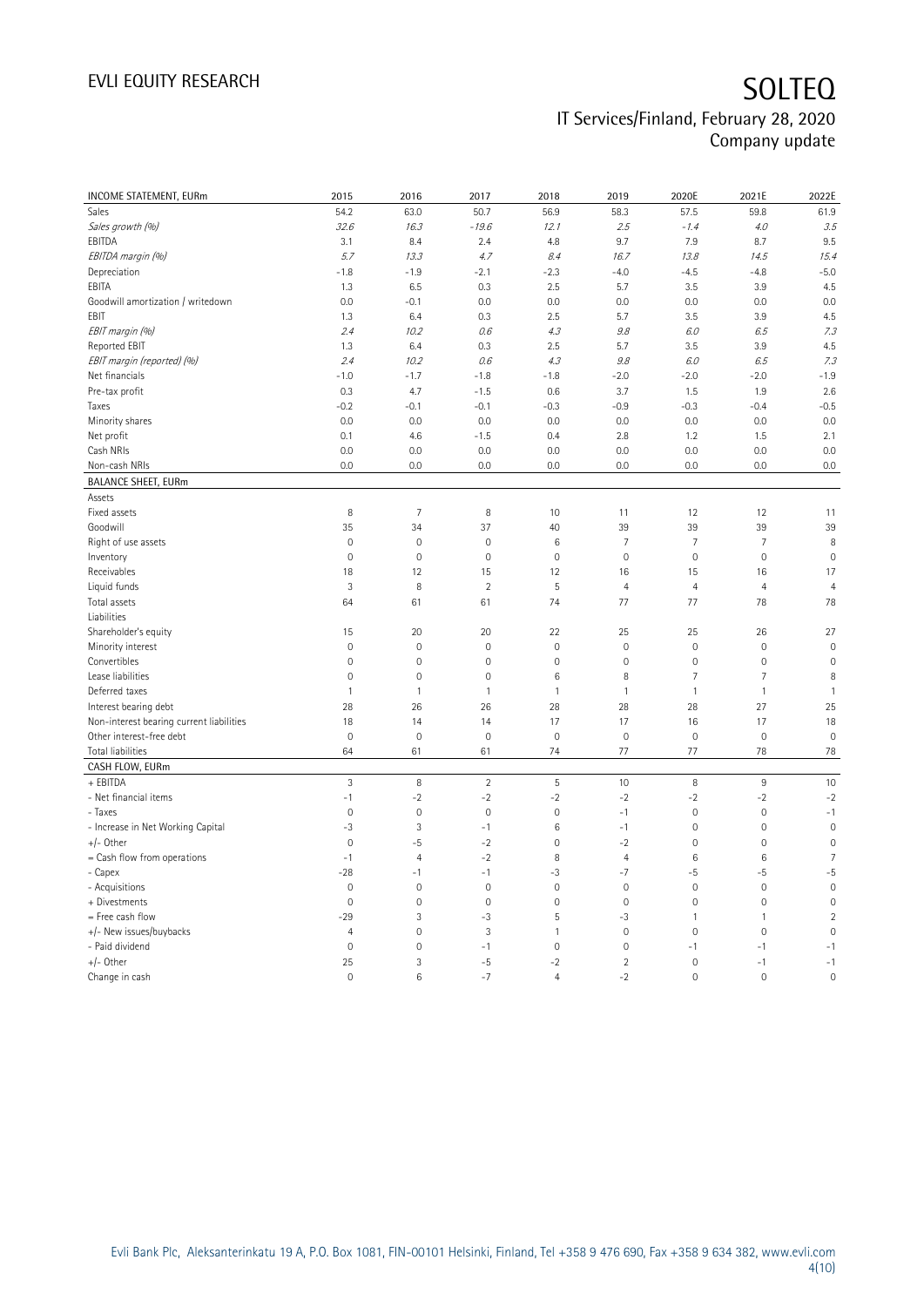| <b>KEY FIGURES</b>                             | 2016    | 2017           | 2018           | 2019           | 2020E        | 2021E          | 2022E          |
|------------------------------------------------|---------|----------------|----------------|----------------|--------------|----------------|----------------|
| M-cap                                          | 28      | 28             | 25             | 29             | 26           | 26             | 26             |
| Net debt (excl. convertibles)                  | 17      | 24             | 29             | 32             | 31           | 31             | 29             |
| Enterprise value                               | 45      | 52             | 54             | 60             | 57           | 56             | 55             |
| Sales                                          | 63      | 51             | 57             | 58             | 57           | 60             | 62             |
| EBITDA                                         | 8       | $\overline{2}$ | 5              | 10             | 8            | $\mathsf g$    | 10             |
| EBIT                                           | 6       | $\mathbf 0$    | $\sqrt{2}$     | $\,6$          | 3            | $\overline{4}$ | 5              |
| Pre-tax                                        | 5       | $-1$           | $\mathbf{1}$   | $\overline{4}$ | $\mathbf{1}$ | $\overline{2}$ | 3              |
| Earnings                                       | 5       | $-2$           | $\overline{0}$ | 3              | $\mathbf{1}$ | $\overline{2}$ | $\overline{2}$ |
| Equity book value (excl. minorities)           | 20      | 20             | 22             | 25             | 25           | 26             | 27             |
| Valuation multiples                            |         |                |                |                |              |                |                |
| EV/sales                                       | 0.7     | 1.0            | 1.0            | 1.0            | 1.0          | 0.9            | 0.9            |
| EV/EBITDA                                      | 5.4     | 21.8           | 11.4           | 6.2            | 7.2          | 6.5            | 5.8            |
| EV/EBITA                                       | 7.0     | 168.7          | 22.0           | 10.6           | 16.5         | 14.5           | 12.2           |
| EV/EBIT                                        | 7.1     | 168.7          | 22.0           | 10.6           | 16.5         | 14.5           | 12.2           |
| EV/OCF                                         | 11.6    | $-25.1$        | 6.8            | 14.6           | 10.2         | 8.9            | 7.8            |
| EV/FCFF                                        | 4.2     | $-14.0$        | 14.0           | 59.8           | 13.5         | 11.4           | 9.5            |
| P/FCFE                                         | 9.3     | $-8.8$         | 5.3            | $-9.1$         | 25.7         | 19.0           | 11.7           |
| P/E                                            | 6.1     | $-18.3$        | 69.9           | 27.1           | 22.1         | 16.9           | 12.5           |
| P/B                                            | 1.4     | 1.4            | 1.1            | 1.2            | 1.0          | 1.0            | 1.0            |
| Target EV/EBITDA                               | $0.0\,$ | 0.0            | 0.0            | $O.O$          | 7.4          | 6.6            | 5.9            |
| Target EV/EBIT                                 | O.O     | 0.0            | 0.0            | 0.0            | 16.9         | 14.8           | 12.5           |
| Target EV/FCF                                  | $0.0$   | 0.0            | 0.0            | $O.O$          | 58.6         | 42.6           | 25.7           |
| Target P/B                                     | O.O     | 0.0            | 0.0            | 0.0            | 1.1          | 1.1            | 1.0            |
| Target P/E                                     | 0.0     | 0.0            | $O.O$          | $O.O$          | 23.3         | 17.8           | 13.2           |
| Per share measures                             |         |                |                |                |              |                |                |
| Number of shares                               | 17,639  | 18,197         | 19,202         | 19,307         | 19,307       | 19,307         | 19,307         |
| Number of shares (diluted)                     | 17,639  | 18,197         | 19,202         | 19,307         | 19,307       | 19,307         | 19,307         |
| EPS                                            | 0.26    | $-0.08$        | 0.02           | 0.15           | 0.06         | 0.08           | 0.11           |
| Operating cash flow per share                  | 0.22    | $-0.11$        | 0.42           | 0.21           | 0.29         | 0.33           | 0.37           |
| Free cash flow per share                       | 0.17    | $-0.17$        | 0.24           | $-0.16$        | 0.05         | 0.07           | 0.11           |
| Book value per share                           | 1.15    | 1.13           | 1.14           | 1.27           | 1.28         | 1.33           | 1.40           |
| Dividend per share                             | 0.05    | 0.00           | 0.00           | $0.05*$        | 0.03         | 0.04           | 0.05           |
| Dividend payout ratio, %                       | 19.1    | 0.0            | 0.0            | $34.4*$        | 50.0         | 50.0           | 50.0           |
| Dividend yield, %                              | 3.1     | 0.0            | 0.0            | $3.8*$         | 2.3          | 3.0            | 4.0            |
| FCF yield, %                                   | 10.8    | $-11.4$        | 18.8           | $-11.0$        | 3.9          | 5.3            | $8.5\,$        |
| Efficiency measures                            |         |                |                |                |              |                |                |
| ROE                                            | 25.8    | $-7.4$         | 1.7            | 12.1           | 4.7          | 6.0            | 7.8            |
| <b>ROCE</b>                                    | 14.3    | 0.7            | 4.8            | 9.8            | 5.8          | 6.5            | $7.5\,$        |
| Financial ratios                               |         |                |                |                |              |                |                |
| Inventories as % of sales                      | 0.1     | 0.3            | 0.2            | 0.3            | 0.3          | 0.3            | 0.3            |
| Receivables as % of sales                      | 18.9    | 28.9           | 21.1           | 26.8           | 26.8         | 26.8           | 26.8           |
| Non-interest bearing liabilities as % of sales | 21.5    | 27.0           | 29.2           | 28.6           | 28.6         | 28.6           | 28.6           |
| NWC/sales, %                                   | $-2.5$  | 2.2            | $-7.9$         | $-1.5$         | $-1.5$       | $-1.5$         | $-1.5$         |
| Operative CAPEX/sales, %                       | 1.4     | 2.1            | 5.8            | 12.5           | 8.0          | 8.4            | 7.9            |
| CAPEX/sales (incl. acquisitions), %            | 1.4     | 2.1            | 5.8            | 12.5           | 8.0          | 8.4            | 7.9            |
| FCFF/EBITDA                                    | 1.3     | $-1.6$         | 0.8            | 0.1            | 0.5          | 0.6            | 0.6            |
| Net debt/EBITDA, book-weighted                 | 2.1     | 10.2           | 6.2            | 3.2            | 4.0          | 3.5            | 3.1            |
| Debt/equity, market-weighted                   | 0.9     | 0.9            | 1.1            | 1.0            | 1.1          | 1.1            | 1.0            |
| Equity ratio, book-weighted                    | 33.2    | 33.3           | 29.3           | 31.9           | 32.2         |                | 34.4           |
|                                                |         |                |                |                |              |                |                |
| Gearing, %                                     | 85.0    | 118.7          | 134.5          | 128.5          | 127.4        | 33.0<br>119.7  | 108.6          |

\*Intended distribution, yet to be approved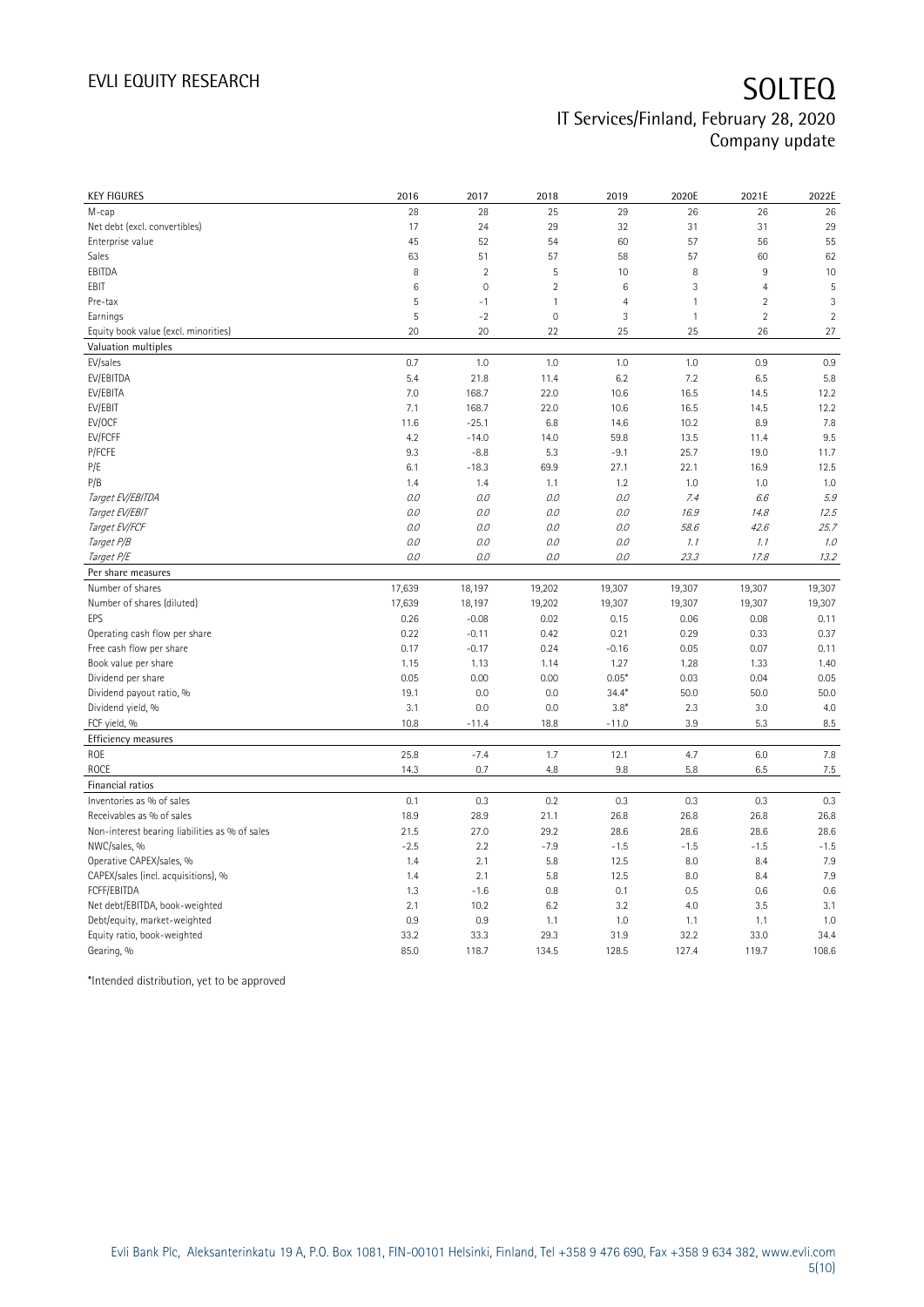COMPANY DESCRIPTION: Solteq is a Nordic software and IT-services provider specializing in digital business solutions. Solteq's strength has been in commerce related solutions with a focus on selected sectors, namely the retail and wholesale, industry, energy, and services sectors. Recent product development investments have focused on autonomous service robotics.

INVESTMENT CASE: Solteq's investment case revolves around the success of executing its strategy of shifting from its IT-services oriented past towards becoming a software house. Implied margin upside potential is considerable, with segment targets putting margins clearly in the double digits. Growth will need to be sought from abroad, as domestic growth potential is more restricted.

| <b>OWNERSHIP STRUCTURE</b>             | <b>SHARES</b> | <b>EURm</b> | 0/0   |
|----------------------------------------|---------------|-------------|-------|
| Sentica Buyout III Ky                  | 4,621,244     | 6.146       | 23.9% |
| Profiz Business Solution Ovi           | 2,051,997     | 2.729       | 10.6% |
| Elo Mutual Pension Insurance Company   | 2,000,000     | 2.660       | 10.4% |
| Saadetdin Ali                          | 1,403,165     | 1.866       | 7.3%  |
| Varma Mutual Pension Insurance Company | 1,245,597     | 1.657       | 6.5%  |
| Aalto Seppo Tapio                      | 700,000       | 0.931       | 3.6%  |
| Roininen Matti Juhani                  | 450,000       | 0.599       | 2.3%  |
| Väätäinen Olli Pekka                   | 400,000       | 0.532       | 2.1%  |
| Lamy Oy                                | 225,000       | 0.299       | 1.2%  |
| Sentica Buyout III Co-Investment Ky    | 180,049       | 0.239       | 0.9%  |
| Ten largest                            | 13,277,052    | 17.658      | 69%   |
| Residual                               | 6,029,475     | 8.019       | 31%   |
| Total                                  | 19,306,527    | 25.678      | 100%  |

| <b>EARNINGS CALENDAR</b> |           |
|--------------------------|-----------|
| April 30, 2020           | Q1 report |
| August 13, 2020          | Q2 report |
| October 29, 2020         | Q3 report |
|                          |           |
| OTHER EVENTS             |           |
| April 01, 2020           | AGM       |
|                          |           |

| COMPANY MISCELLANEOUS |                          |
|-----------------------|--------------------------|
| CEO: Olli Väätainen   | Karhumäentie 3, FI-01350 |
| CFO: Kari Lehtosalo   | Tel.                     |
| IR:                   |                          |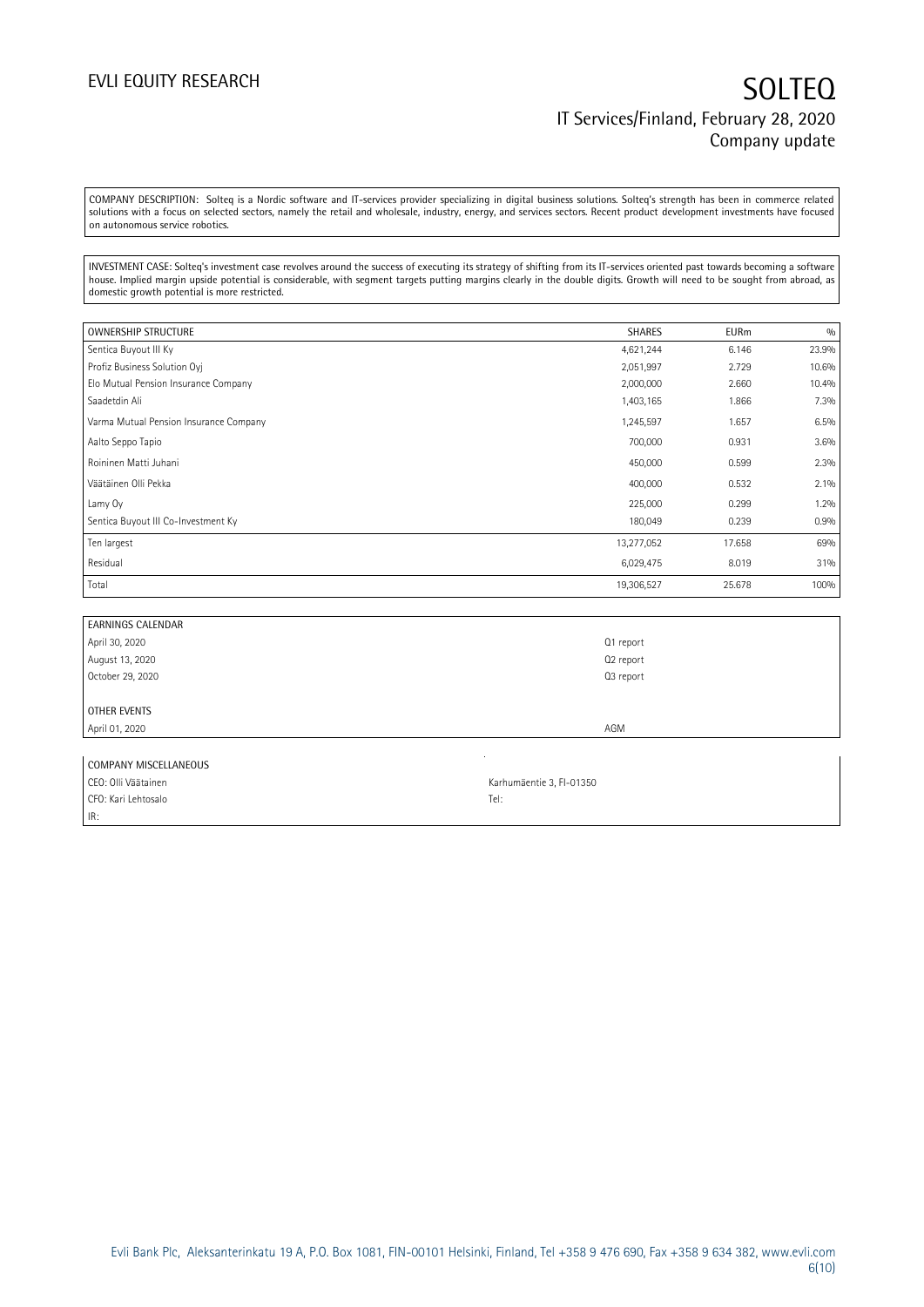DEFINITIONS

| P/E                                                                              | EPS                                                                                  |
|----------------------------------------------------------------------------------|--------------------------------------------------------------------------------------|
|                                                                                  |                                                                                      |
| Price per share<br>Earnings per share                                            | Profit before extraord. items and taxes-income taxes + minority interest             |
|                                                                                  | Number of shares                                                                     |
| P/BV                                                                             | <b>DPS</b>                                                                           |
|                                                                                  |                                                                                      |
| Price per share                                                                  | Dividend for the financial period per share                                          |
| Shareholders' equity + taxed provisions per share                                |                                                                                      |
|                                                                                  |                                                                                      |
| Market cap                                                                       | OCF (Operating cash flow)                                                            |
|                                                                                  |                                                                                      |
| Price per share * Number of shares                                               | EBITDA - Net financial items - Taxes - Increase in working                           |
|                                                                                  | capital - Cash NRIs ± Other adjustments                                              |
|                                                                                  |                                                                                      |
| EV (Enterprise value)                                                            | FCF (Free cash flow)                                                                 |
|                                                                                  |                                                                                      |
| Market cap + net debt + minority interest at market value $-$                    | Operating cash flow - operative CAPEX - acquisitions + divestments                   |
| share of associated companies at market value                                    |                                                                                      |
|                                                                                  |                                                                                      |
| EV/Sales                                                                         | FCF yield, %                                                                         |
|                                                                                  |                                                                                      |
| Enterprise value                                                                 | Free cash flow                                                                       |
| Sales                                                                            | Market cap                                                                           |
| EV/EBITDA                                                                        | Operative CAPEX/sales                                                                |
|                                                                                  |                                                                                      |
| Enterprise value                                                                 | Capital expenditure - divestments - acquisitions                                     |
| Earnings before interest, tax, depreciation and amortization                     | Sales                                                                                |
|                                                                                  |                                                                                      |
| EV/EBIT                                                                          | Net working capital                                                                  |
|                                                                                  |                                                                                      |
| Enterprise value                                                                 | Current assets - current liabilities                                                 |
| Operating profit                                                                 |                                                                                      |
| Net debt                                                                         | Capital employed/Share                                                               |
|                                                                                  |                                                                                      |
| Interest bearing debt - financial assets                                         | Total assets - non-interest bearing debt                                             |
|                                                                                  | Number of shares                                                                     |
| Total assets                                                                     | Gearing                                                                              |
|                                                                                  |                                                                                      |
| Balance sheet total                                                              | Net debt                                                                             |
|                                                                                  | Equity                                                                               |
| Div yield, %                                                                     | Debt/Equity, %                                                                       |
|                                                                                  |                                                                                      |
| Dividend per share                                                               |                                                                                      |
| Price per share                                                                  | Interest bearing debt<br>Shareholders' equity + minority interest + taxed provisions |
|                                                                                  |                                                                                      |
|                                                                                  |                                                                                      |
| Payout ratio, %                                                                  | Equity ratio, %                                                                      |
|                                                                                  |                                                                                      |
| Total dividends                                                                  | Shareholders' equity $+$ minority interest $+$ taxed provisions                      |
| Earnings before extraordinary items and taxes - income taxes + minority interest | Total assets - interest-free loans                                                   |
|                                                                                  |                                                                                      |
| ROCE, %                                                                          | CAGR, %                                                                              |
|                                                                                  |                                                                                      |
| Profit before extraordinary items + interest expenses+ other financial costs     |                                                                                      |
| Balance sheet total - non-interest bearing debt (average)                        | Cumulative annual growth rate = Average growth per year                              |
|                                                                                  |                                                                                      |
| ROE, %                                                                           |                                                                                      |
|                                                                                  |                                                                                      |
| Profit before extraordinary items and taxes - income taxes                       |                                                                                      |
| Shareholder's equity + minority interest + taxed provisions (average)            |                                                                                      |
|                                                                                  |                                                                                      |
|                                                                                  |                                                                                      |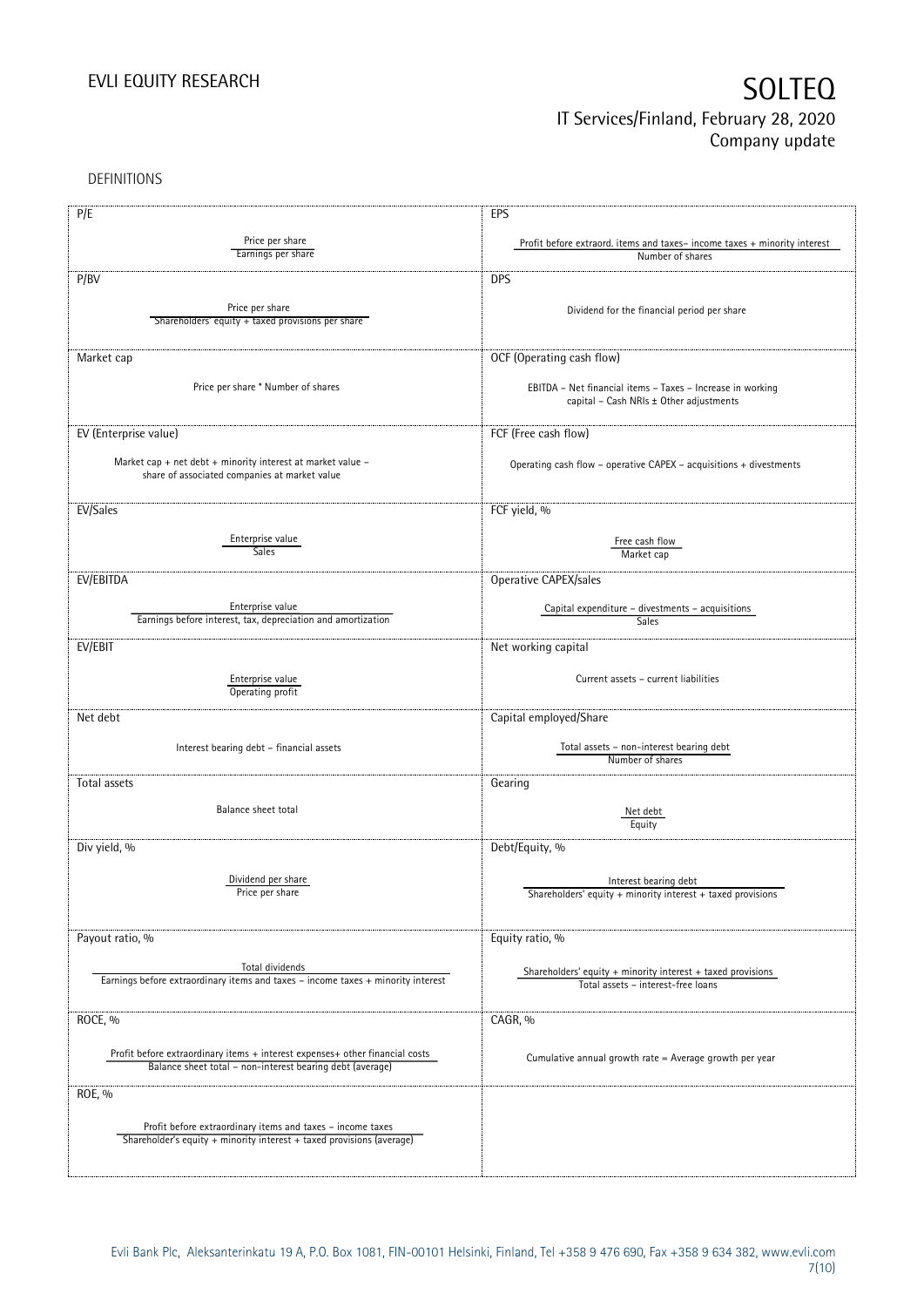### Important Disclosures

Evli Research Partners Plc ("ERP") uses 12-month target prices. Target prices are defined by utilizing analytical techniques based on financial theory including (but not limited to) discounted cash flow analysis and comparative valuation. The selection of valuation methods depends on different circumstances. Target prices may be altered on the basis of new information coming to light in the underlying company or changes in interest rates, changes in foreign exchange rates, other securities prices or market indices or outlook for the aforementioned factors or other factors that may change the conditions of financial markets. Recommendations and changes by analysts are available at [Analysts' recommendations and ratings revisions](https://research.evli.com/JasperAllModels.action?authParam=key;461&authParam=x;G3rNagWrtf7K&authType=3).

Investment recommendations are defined as follows:

| Target price compared to share price | Recommendation                |
|--------------------------------------|-------------------------------|
| $<-10.06$                            | <b>SFII</b>                   |
| $-10 - (+10)$ %                      | H <sub>O</sub> I <sub>D</sub> |
| $> 10\%$                             | <b>BUY</b>                    |

ERP's investment recommendation of the analyzed company is updated at least 2 timer per year.



The graph above shows the distribution of ERP's recommendations of companies under coverage in 1st of February 2019. If recommendation is not given, it is not mentioned here.

### Name(s) of the analyst(s): Salokivi

This research report has been prepared by Evli Research Partners Plc ("ERP" or "Evli Research"). ERP is a subsidiary of Evli Bank Plc. Production of the investment recommendation has been concluded on 28.2.2020, 8:45. This report has been published on 28.2.2020, 9:00.

None of the analysts contributing to this report, persons under their guardianship or corporations under their control have a position in the shares of the company or related securities.

The date and time for any price of financial instruments mentioned in the recommendation refer to the previous trading day's closing price(s) unless otherwise stated in the report.

Each analyst responsible for the content of this report assures that the expressed views accurately reflect the personal views of each analyst on the covered companies and securities. Each analyst assures that (s)he has not been, nor are or will be, receiving direct or indirect compensation related to the specific recommendations or views contained in this report.

Companies in the Evli Group, affiliates or staff of companies in the Evli Group, may perform services for, solicit business from, hold long or short positions in, or otherwise be interested in the investments (including derivatives) of any company mentioned in the publication or report.

Neither ERP nor any company within the Evli Group have managed or co-managed a public offering of the company's securities during the last 12 months prior to, received compensation for investment banking services from the company during the last 12 months prior to the publication of the research report.

ERP has signed an agreement with the issuer of the financial instruments mentioned in the recommendation, which includes production of research reports. This assignment has a limited economic and financial impact on ERP and/or Evli. Under the assignment ERP performs services including, but not limited to, arranging investor meetings or –events, investor relations communication advisory and production of research material.

ERP or another company within the Evli Group does not have an agreement with the company to perform market making or liquidity providing services.

For the prevention and avoidance of conflicts of interests with respect to this report, there is an information barrier (Chinese wall) between Investment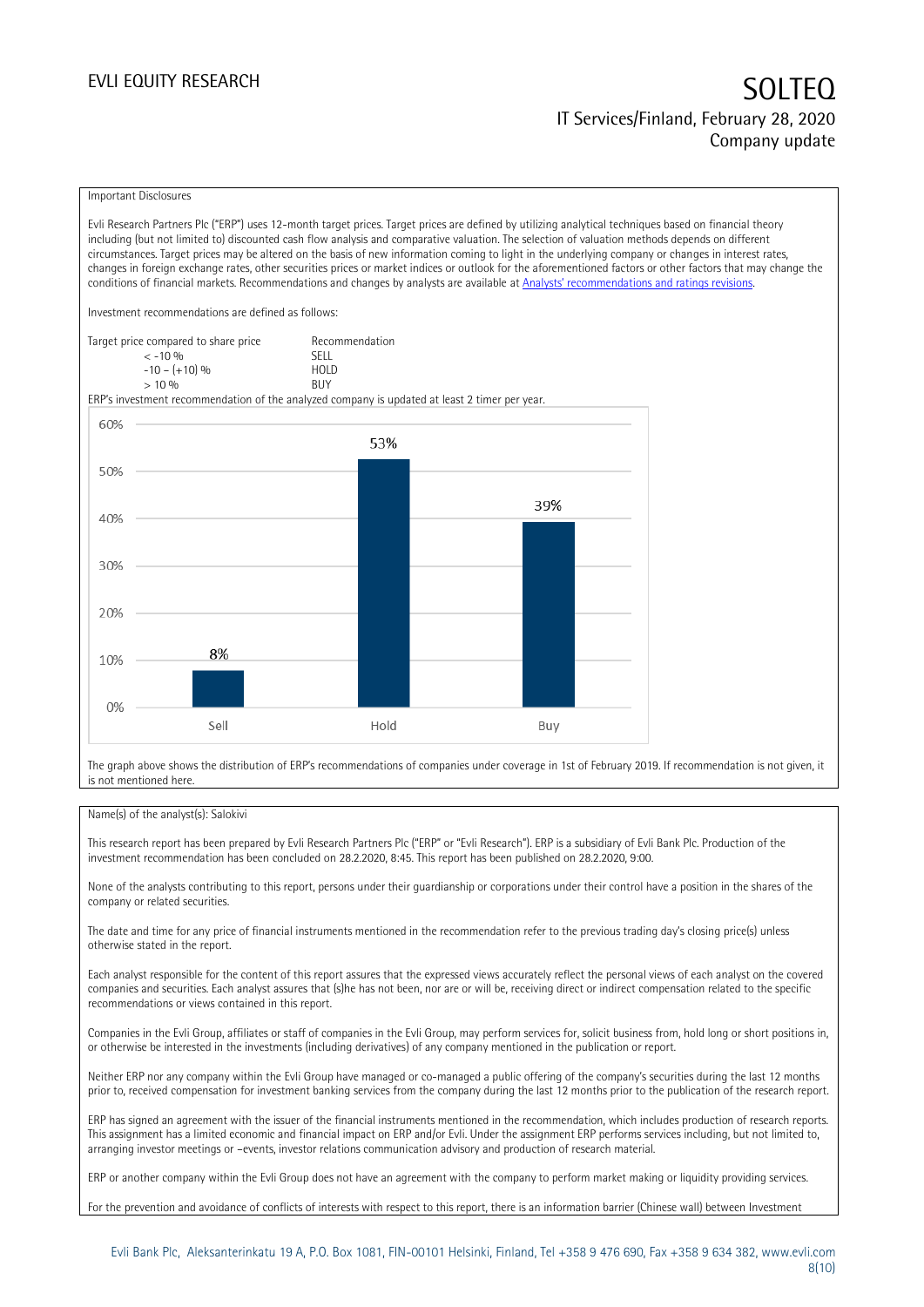Research and Corporate Finance units concerning unpublished investment banking services to the company. The remuneration of the analyst(s) is not tied directly or indirectly to investment banking transactions or other services performed by Evli Bank Plc or any company within Evli Group.

Selected portions of the report were provided to the company for fact checking purposes only.

This report is provided and intended for informational purposes only and may not be used or considered under any circumstances as an offer to sell or buy any securities or as advice to trade any securities.

This report is based on sources ERP considers to be correct and reliable. The sources include information providers Reuters and Bloomberg, stock-exchange releases from the companies and other company news, Statistics Finland and articles in newspapers and magazines. However, ERP does not guarantee the materialization, correctness, accuracy or completeness of the information, opinions, estimates or forecasts expressed or implied in the report. In addition, circumstantial changes may have an influence on opinions and estimates presented in this report. The opinions and estimates presented are valid at the moment of their publication and they can be changed without a separate announcement. Neither ERP nor any company within the Evli Group are responsible for amending, correcting or updating any information, opinions or estimates contained in this report. Neither ERP nor any company within the Evli Group will compensate any direct or consequential loss caused by or derived from the use of the information represented in this publication.

All information published in this report is for the original recipient's private and internal use only. ERP reserves all rights to the report. No part of this publication may be reproduced or transmitted in any form or by any means, electronic, mechanical, photocopying, recording or otherwise, or stored in any retrieval system of any nature, without the written permission of ERP.

This report or its copy may not be published or distributed in Australia, Canada, Hong Kong, Japan, New Zealand, Singapore or South Africa. The publication or distribution of this report in certain other jurisdictions may also be restricted by law. Persons into whose possession this report comes are required to inform themselves about and to observe any such restrictions.

Evli Bank Plc is not registered as a broker-dealer with the U. S. Securities and Exchange Commission ("SEC"), and it and its analysts are not subject to SEC rules on securities analysts' certification as to the currency of their views reflected in the research report. Evli Bank is not a member of the Financial Industry Regulatory Authority ("FINRA"). It and its securities analysts are not subject to FINRA's rules on Communications with the Public and Research Analysts and Research Reports and the attendant requirements for fairness, balance and disclosure of potential conflicts of interest. This research report is only being offered in U.S. by Auerbach Grayson & Company, LLC (Auerbach Grayson) to Major U.S. Institutional Investors and is not available to, and should not be used by, any U.S. person or entity that is not a Major U.S. Institutional Investor. Auerbach Grayson is a broker-dealer registered with the U.S. Securities and Exchange Commission and is a member of the FINRA. U.S. entities seeking more information about any of the issuers or securities discussed in this report should contact Auerbach Grayson. The securities of non-U.S. issuers may not be registered with or subject to SEC reporting and other requirements.

ERP is not a supervised entity but its parent company Evli Bank Plc is supervised by the Finnish Financial Supervision Authority.